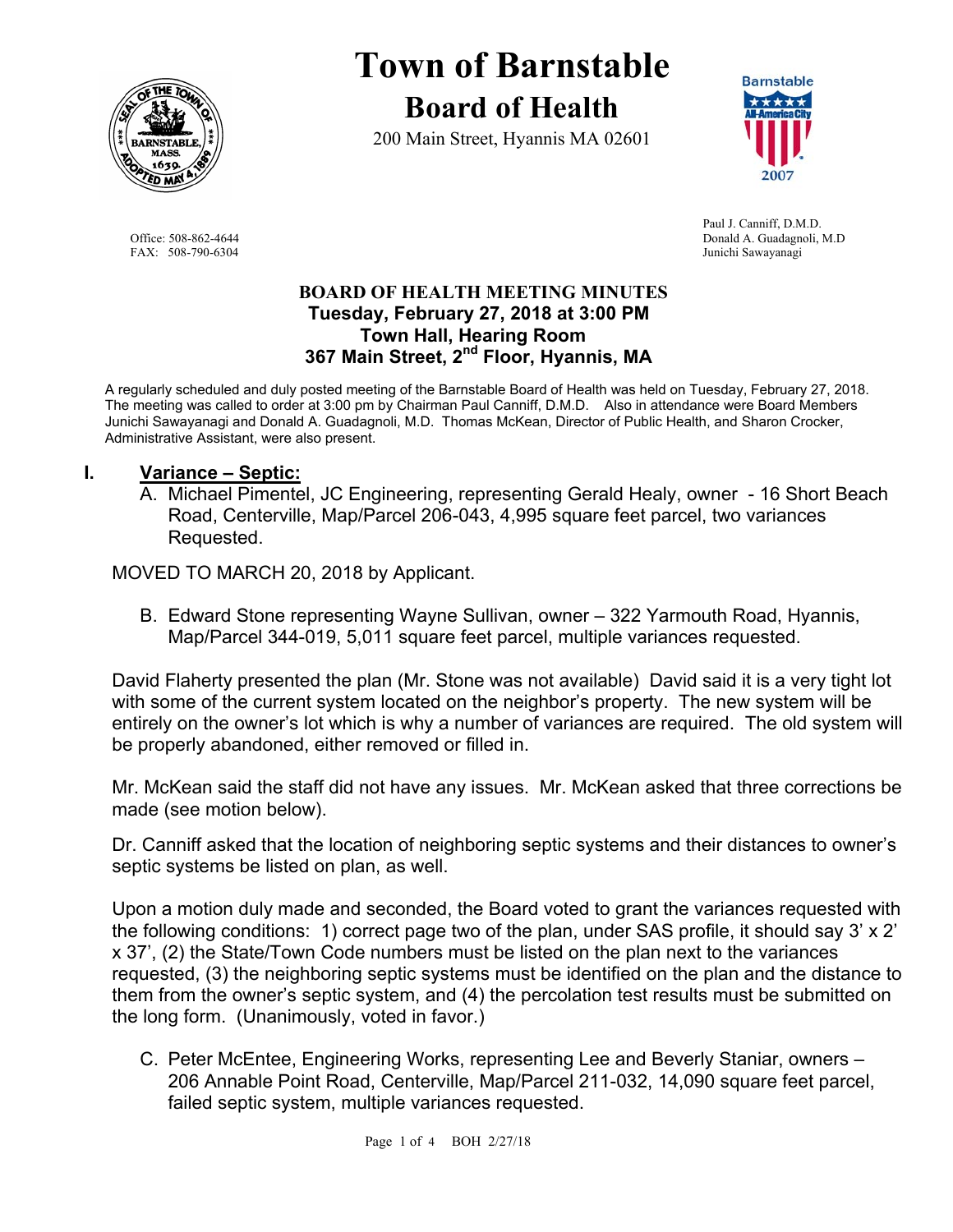# MOVED TO MARCH 20, 2018 by Applicant.

D. John O'Dea, Sullivan Engineering, representing Jennifer Newberg, Trustee - 1187 Craigville Beach Road, Centerville, Map/Parcel 206-050, 6.26 acres parcel, failed septic system, secondary system -AdvanTex Treatment System proposed, variances requested.

John O'Dea was present.

Mr. McKean asked that Board's approval letter make reference to the MA DEP approval letter dated March 20, 2015 on page 7 of 16 which lists the test/monitoring required and on page 8 of 16 under item# 4, It states the monitoring (the testing) shall only be required to be done once a year.

Upon a motion duly made and seconded, the Board voted to grant the variances and the installation of the AdvanTex with the following conditions: 1) A five (5) bedroom deed restriction recorded at the Barnstable County Registry of Deeds (2) submit an official copy of the deed restriction, and 3) the monitoring-testing will be once a year as stipulated in the MA DEP approval letter dated March 20, 2015, page 8 of 16. (Unanimously, voted in favor.)

### **II. Lifeguard Exemption Requirements:**

Patti Machado, Recreation Division, acknowledged the national shortage of trained lifeguards and said they have organized discounted courses for lifeguards at the YMCA. Registration is now open and school buses have made arrangements for transportation during April school vacation. There will be courses in the summer as well. The rate is lowered from \$360 to \$180. There are two types of certification: pool certification and waterfront certifications for beaches, which are more stringent.

Mr. Skip Simpson , Anchor In, restated his suggestion pertaining to the signage used when no lifeguards are on duty. He would like to see the signage changed from (1) "Children under age 16 should not use the swimming pool without a responsible adult in attendance" to " …under 16 shall not use …"., and (2) "Adults should not swim alone" to "Adults shall not swim alone".

Stephen Hurley, Hyannis Holiday Motel, said he is a trainer for CPR and this allows him to train someone immediately when need be.

Todd Deluca, President of the Greater Hyannis Chamber of Commerce asked that the Board allow addition time so the owners can meet with Todd and come up with some alternatives.

The Board agreed and it will be on the March 20, 2018 agenda.

### **III. Pool – Variance for Lifeguard Deregulation Modification**

For Off-Season: Jay Patel, General Manager/Owner, Best Western – 1470 Iyannough Road, Barnstable, requesting no lifeguard during off-season. Swimming pool renovation fails to meet State Code.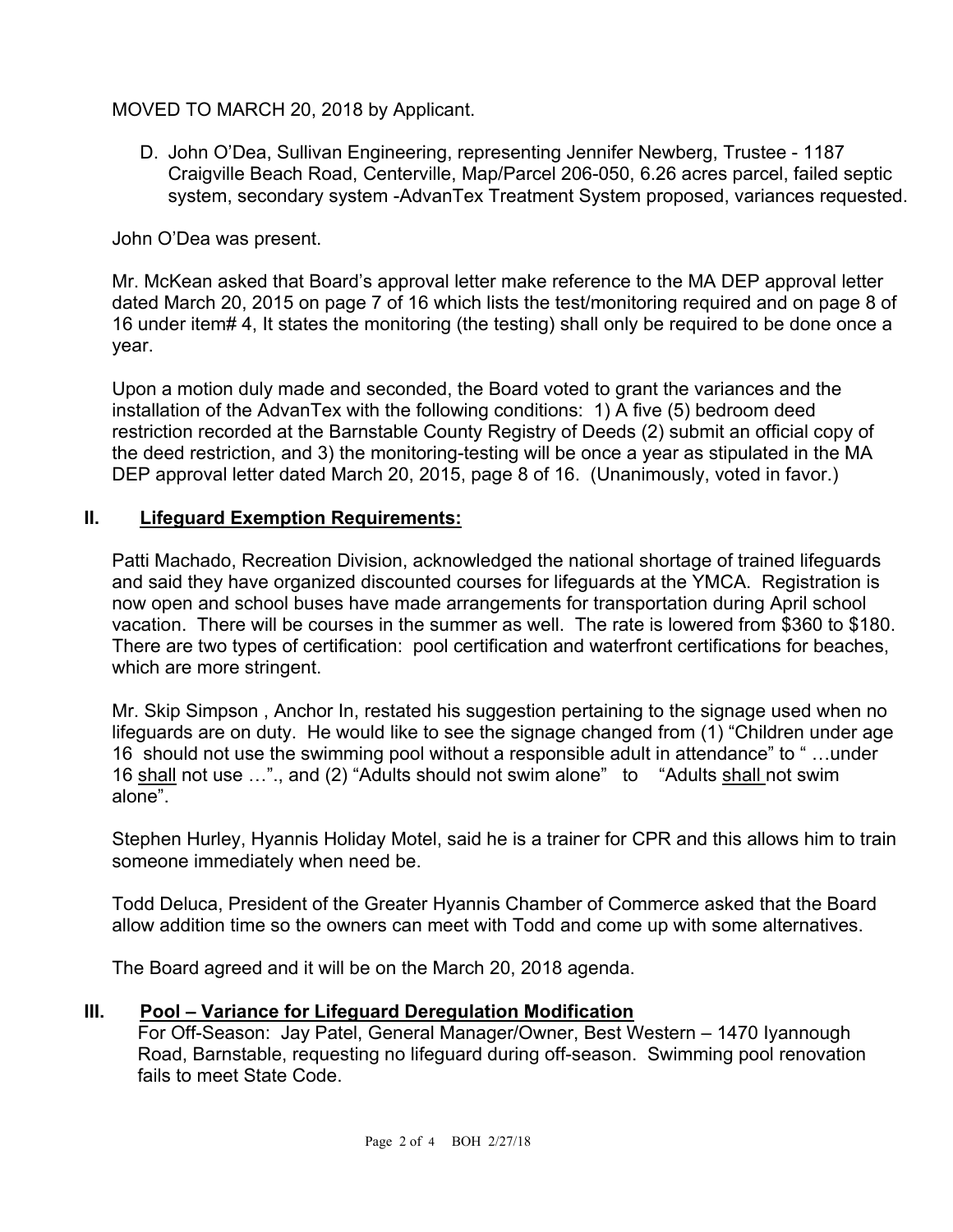The State did not support the December 2017 Board decision as the motel had a previous pool variance. The Board discussed requiring two people (instead of one) with CPR and First Aid certifications must be on the premises and reachable when the pool is open.

Upon a motion duly made and seconded, the Board voted to grant a conditional variance from the lifeguard regulation and, thus, allow them to follow the deregulation of lifeguards policy during their off-season of Oct  $1<sup>st</sup>$  through April 30<sup>th</sup> with the following conditions: 1) with the adjustment that two people (instead of one) with CPR and First Aid certifications must be on the premises and reachable when the pool is open, 2) the establishment must update the Board each year with the occupancy numbers for the prior Fall and Winter to verify they do not exceed the count used in the regulation (currently, no more than 75 rooms) during that period, and 3) this is contingent upon receiving approval from the Director of Community Sanitation Program at MA Department of Public Health due to the variance previously granted regarding the construction of this swimming pool. (Unanimously, voted in favor.)

# **IV. Hearings – Sewer Connections (Stewart Creek Area):**

A. James Mitchell (lives in Key West, FL) 38 Betty's Pond Rd, Hyannis

No one was present.

B. JoAnn Crippen/Scott Dias 17 Hill Street, Hyannis

Scott Dias is Mrs. Crippen's son. He was present and explained that he took on an additional job specifically to earn money for the connection. They have a quote from an installer and are halfway there. He is asking for a deadline extension.

Upon a motion duly made and seconded, the Board granted a one-year deadline extension to February 28, 2019 to connect to the sewer and the owner(s) will come back to the Board on October 23, 2018 to give the status. (Unanimously, voted in favor.)

C. Rosanie Joseph 83 Nautical Way, Hyannis

Mrs. Joseph is reapplying for loans now that the property title is fully in her name.

Upon a motion duly made and seconded, the Board granted a one-year deadline extension to February 28, 2019 to connect to the sewer and the owner will come back to the Board on October 23, 2018 to give the status of the project. (Unanimously, voted in favor.)

## **V. Temporary Food Event:**

Brianna Motil, Local Juice, sponsoring "Rise Artisan and Wellness Festival" at the West Barnstable Community Center, 2377 Meetinghouse Way, West Barnstable on March 10, 2018 with wellness classes, yoga, and pre-packaged salads, snacks, and bottled juices.

Brianna Motil spoke to the Board stating the event will run from 10:00 -3:00 pm and everything is prepackaged and a cooler will be on hand for the salad and juice.